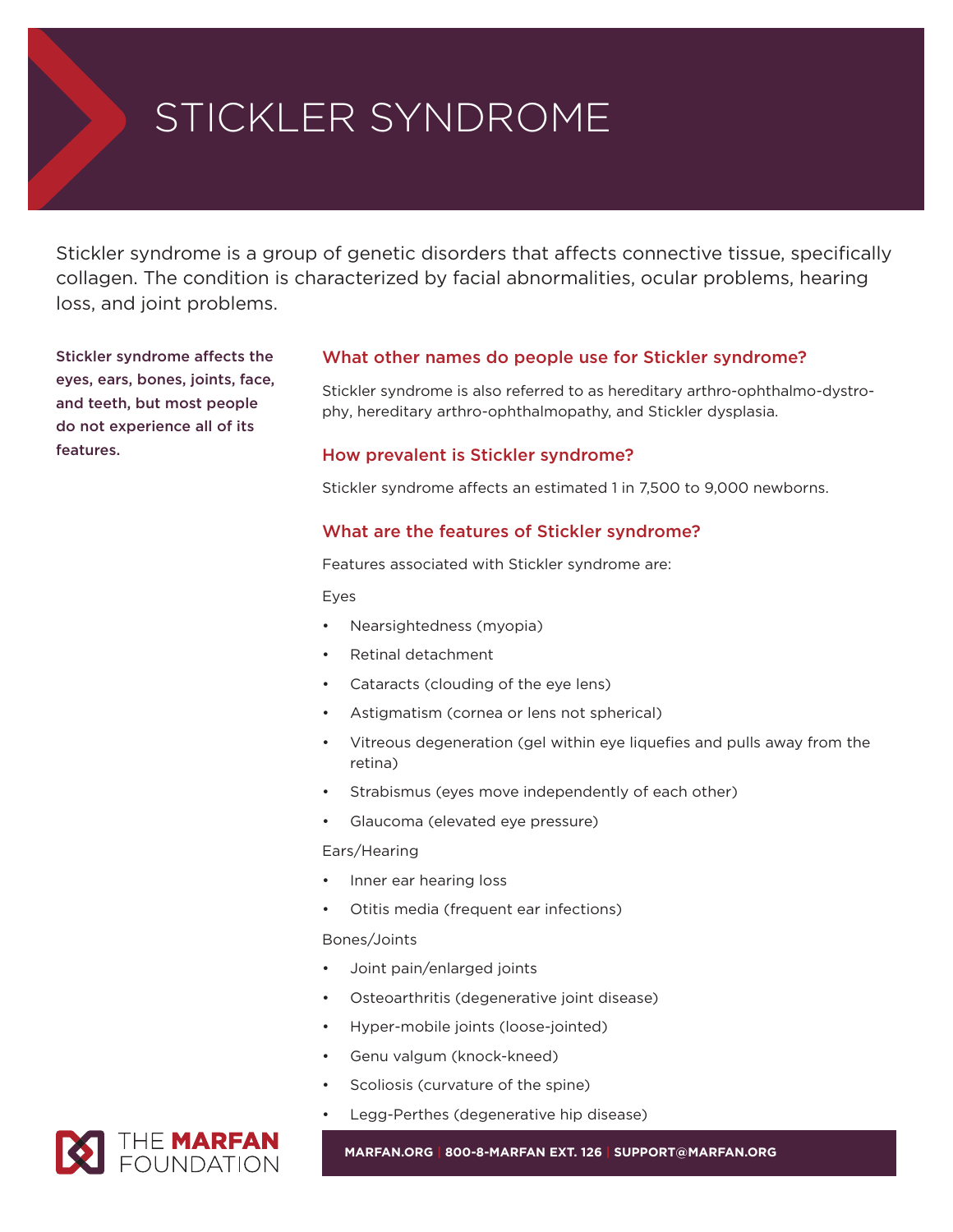#### Oral/Facial

- Flat cheeks and nasal bridge (most noticeable in infants)
- Small jaw
- Palate (roof of the mouth) abnormalities/obstructed airway
- Split uvula (the tissue that hangs down in the back of the throat is divided)
- Pierre-Robin sequence (small jaw, cleft palate, tongue placement abnormalities and breathing problems)

People with Stickler syndrome do not usually have all features that are associated with the condition. Features even vary among affected members of the same family. In some cases, a person may have multiple features, but only one problem is severe enough to be diagnosed. Stickler syndrome is also a progressive disorder; therefore, the symptoms are likely to worsen with age.

# **What causes Stickler syndrome?**

Types I, II, and III Stickler syndrome are caused by mutations in the COL2A1, COL11A1, and COL11A2 genes, respectively. They are inherited in an autosomal dominant pattern, which means one copy of the altered gene is sufficient to cause the disorder. In some cases, an affected person inherits a gene mutation from an affected parent. In other cases, a person can be the first in their family to have Stickler syndrome. This would be the result of a new mutation.

Types IV and V Stickler syndrome are caused by mutations in the COL9A1 or COL9A2 gene. They are inherited in an autosomal recessive pattern. Autosomal recessive inheritance means both copies of the gene in an affected individual have mutations. The parents of an individual with an autosomal recessive condition each carry one copy of the mutated gene, but they typically do not show signs and symptoms of the condition.

The condition occurs equally in males and females.

## **How is Stickler syndrome diagnosed?**

The diagnosis of Stickler syndrome can be made through a clinical exam and a genetic test.

Diagnosis through a clinical exam is based on diagnostic criteria, using a 12-point system established by the National Institutes of Health. The physician evaluates changes in the eyes, ears, bones and joints, face, and palate (roof of the mouth). Family medical history is also considered.

Genetic testing is another way to diagnose Stickler system. It can be used to test for the known gene mutation locations (COL2A1, COL11A1, COL11A2, COL9A1, and COL9A2). An inconclusive genetic test does not mean a person does not have Stickler syndrome because a person may have a gene mutation that has not yet been identified. There are at least three unknown gene mutation locations.

## **How is Stickler syndrome managed?**

Common treatments for people with Stickler syndrome can improve or correct many of its features.

• Glasses or contact lenses can correct vision.